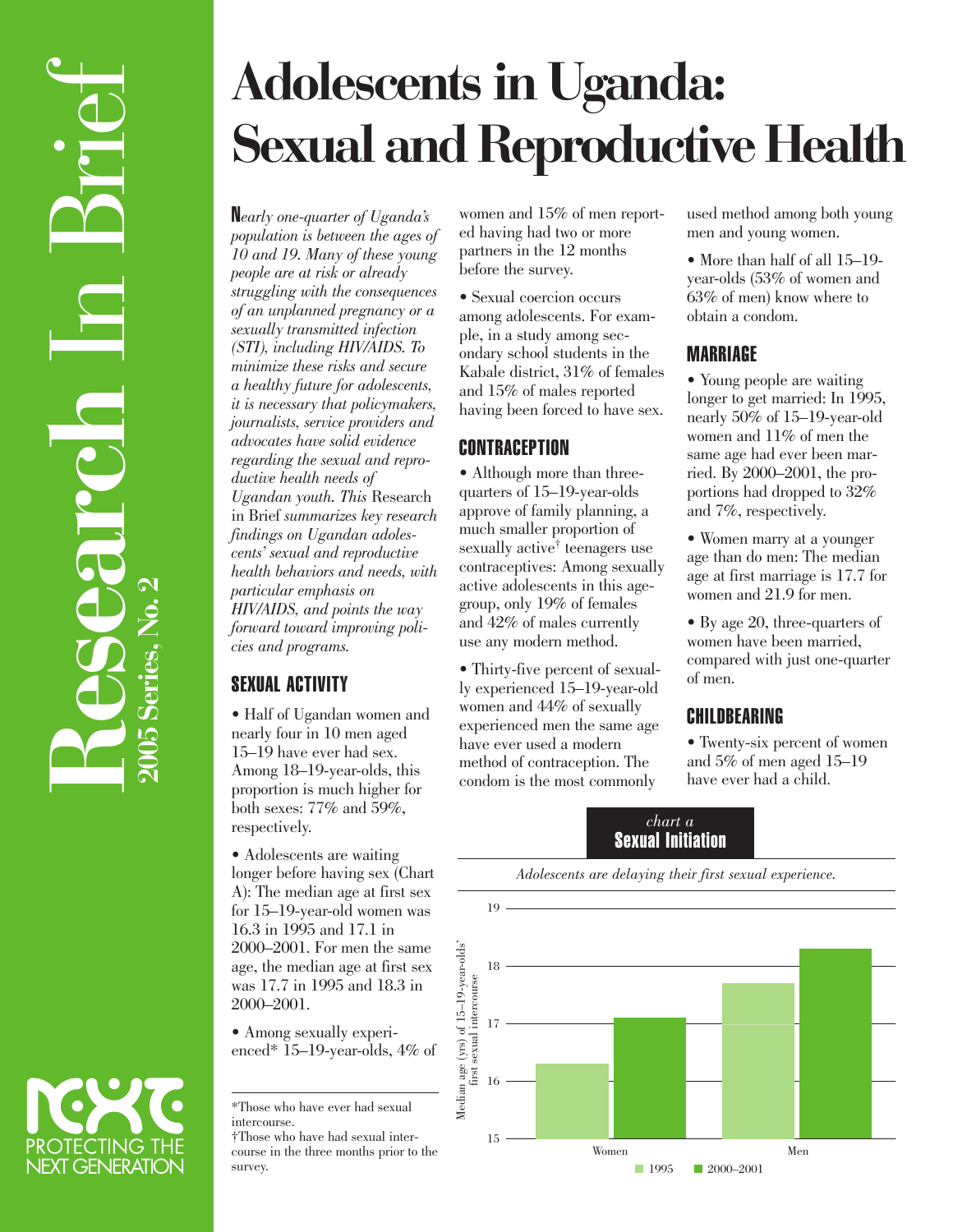• Among 18–19-year-olds, nearly half of women have had a child, and 16% are currently pregnant.

• However, childbearing among very young adolescents is less common now than in previous generations: In 2000–2001, just 2% of 15–19-year-old women reported having had a child before age 15, compared with 10% of Ugandan women aged 30–34.

#### ABORTION

• Local studies suggest that abortion occurs among adolescents, although national data do not exist to assess the frequency. Most abortions are performed under unsafe conditions because abortion is illegal in Uganda, except to save a woman's life.

• A survey in Mbarara district found that 78% of female adolescents knew someone who had had an abortion.

• More than two-thirds of patients receiving care for abortion complications at a local teaching hospital were 15–19-year-olds.

#### STIs

• Adolescents aged 15–19 have some awareness of STIs beyond HIV: At least twothirds of young women and young men are able to name another STI.

• Among sexually experienced 15–19-year-olds, 7% of women and 2% of men reported having had an STI or STI symptoms in the 12 months prior to the interview.

• According to data from the Naguru Teenage and Information Centre in Kampala, 64% of all clinical problems at that facility were related to STIs.

# **Focus on HIV/AIDS**

Uganda's successful response to HIV/AIDS has been held up as a model for other countries. In 1986, soon after the threat of HIV was recognized, the Ugandan government launched a multisectoral approach to openly address the pandemic—a bold move that involved a wide range of partners. Leaders adopted a comprehensive behavior-change approach that focused simultaneously on abstinence, partner reduction and condom use, as well as on reducing stigma and increasing testing and treatment. As a result of this pioneering initiative, HIV prevalence declined from 18% in 1992 to an estimated 5% in 2001.

#### Who Is at Risk and Why?

Adolescents are disproportionately affected by HIV infection. Young people aged 10–24 comprise 33% of the total Ugandan population but nearly 50% of the country's HIV/AIDS cases. Young women are particularly vulnerable: They are four times as likely to be infected as their male counterparts.

*Unmarried adolescents.* The gap between first intercourse and first marriage leaves a window of time when adolescents are potentially at high risk of HIV and other STIs, as well as unplanned pregnancies. In Uganda, this window of risk is approximately one year for women and 3.5 years for men, and is a crucial period for adolescents to protect their health.

*Married adolescents.* Over half of Ugandan women marry while still in their teens. Those who marry early may have older husbands who are likely to have had many sexual partners; some of these men may have acquired HIV or another STI that they may transmit to their young wife.

*Adolescents who experience sexual coercion.* A substantial proportion of young women experience sexual coercion. Because they are not prepared for sex and may not be able to protect themselves, those who are coerced into sex are at risk of infection and unintended pregnancy.

*Adolescents who engage in multiple sexual partnerships.* Fifteen percent of sexually experienced young men have had two or more partners, putting themselves and their partners at increased risk of infection.

#### Where Do Young People Get Information About HIV/AIDS?

Adolescents are increasingly turning to peer groups, schools, churches, the media and nongovernmental organizations (NGOs) for informa-

tion about sex. Reliance on traditional sources of sex information—typically community elders or the *Senga* (paternal aunt)—is weakening, despite recent initiatives in the Buganda Kingdom to revive the role of the *Senga* as a way to improve adolescents' access to reproductive health information.

Social and cultural norms have largely prohibited parents and children from directly discussing sex. However, because traditional sources of information are weakening, parents may have a new role to play. More information is needed to uncover whether parents may play a larger role in helping their adolescent children manage sexual and reproductive health risks.

#### How Do Adolescents Protect Themselves?

Virtually all Ugandan adolescents are aware of HIV/ AIDS, and among 15–19 year-olds, nearly 80% of women and almost 90% of men can name two or more

#### *chart b* Protective Behavior

*Young men and women use condoms for different reasons.*



To prevent STIs only ■ To prevent pregnancy only ■ To prevent both ■ Other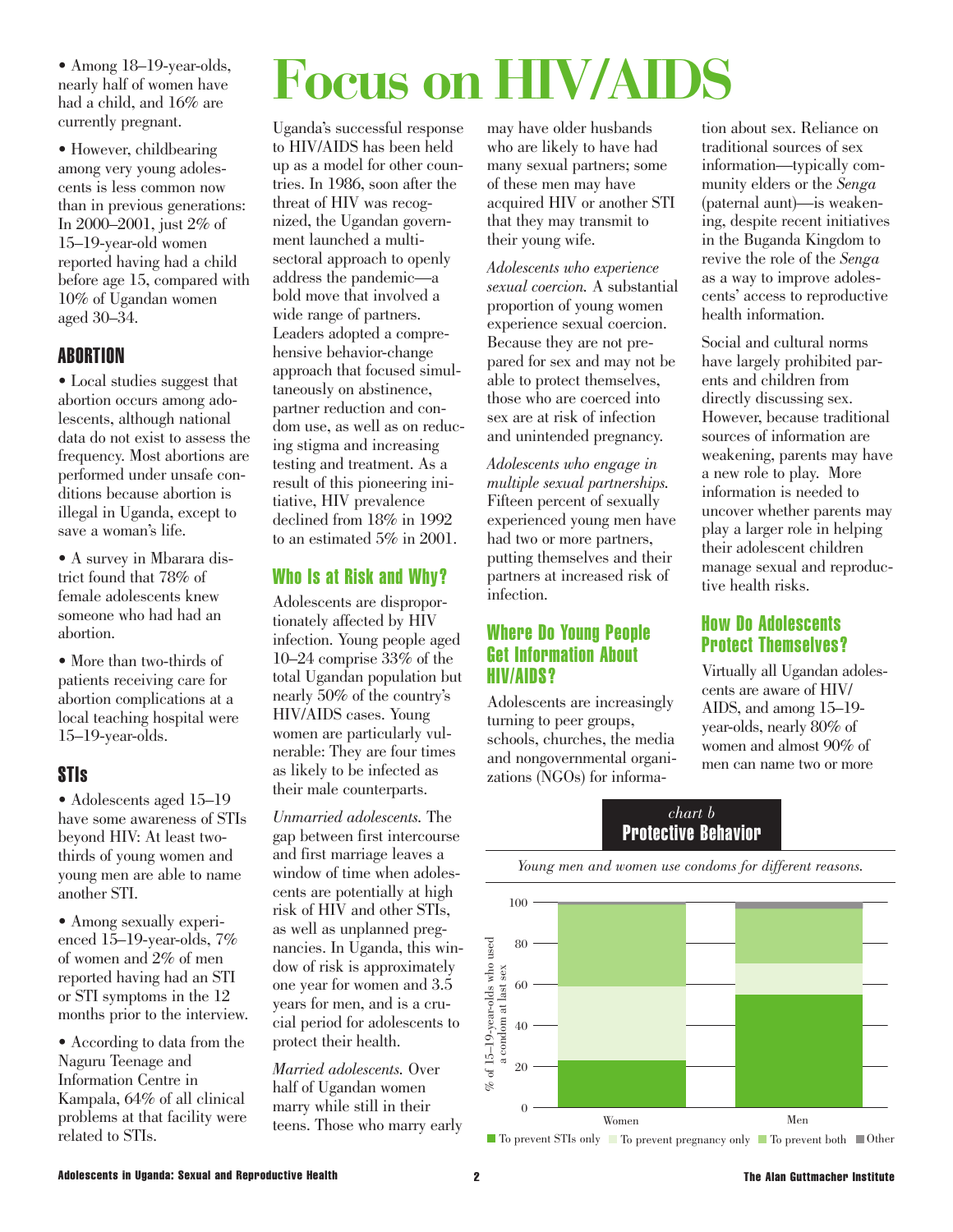effective ways to avoid infection. Yet knowledge alone has not necessarily translated into protective behavior. For example, among sexually active 15–19-year-olds, slightly more than one in 10 women and four in 10 men report using condoms. In addition, young women and men use condoms for different reasons. Among condom users, 23% of women and 55% of men do so to prevent STIs only, 36% of women and 15% of men to prevent pregnancy only, and 40% of women and 27% of men to prevent both—which indicates that preventing unintended pregnancy is also an important concern among sexually active adolescents (Chart B).

Knowing one's HIV status and that of one's partner can encourage protective behaviors. Among 15–19-year-olds who have not been tested, approximately seven in 10 report that they would like to be; however, only 6% of young women and 3% of young men report that they have been tested for HIV (Chart C).

Stigma remains a large obstacle in addressing HIV/AIDS. For example, over half of adolescents (54% of females and 55% of males) do not believe that HIV-positive teachers should be allowed to keep teaching.

#### What Policies and Programs Are Available to Young People?

The Ugandan government has adopted policies that create an environment supportive of adolescent sexual and reproductive health. The 1996 National AIDS Control Policy addresses adolescent sexual and reproductive health as well as access to

voluntary testing and counseling (VCT). Additionally, the 1999 National Youth Policy commits the government to fulfill youth development goals as spelled out at the 1994 International Conference on Population and Development in Cairo. Furthermore, the 2000 National Health Policy specifically addresses the sexual and reproductive health needs of youth.

Several other relevant policies currently exist in draft form:

• the National Adolescent Health Policy aspires to mainstream adolescent health concerns in the national development process to improve the quality of life, participation and standard of living in young people;

• the Reproductive Health Policy promotes increased availability and accessibility of services and

• the National Policy on Young People and HIV/AIDS addresses rates of HIV transmission passed from teenage mothers to their infants.

These policies are a critical step, but appropriate implementation of the policies is equally important. Much remains to be done in this respect.

A variety of programs for sexual and reproductive health information and services for young people are available, including media campaigns, peer education and outreach programs, youth development programs and community health facilities. Programs also exist within the school system and in other, informal settings.

• International and national organizations, such as



*Most adolescents would like to be tested for HIV, but few have been.*



UNICEF, UNFPA, the Programme for Enhancing Adolescent Reproductive Lives and the Family Life Education Programme have developed interventions aimed at behavior change and service delivery for adolescents.

• The African Medical and Research Foundation and the African Youth Alliance (which will end in 2005) aim to improve health, provide resources and support to encourage healthy behavior among youth, and reduce the incidence of HIV/AIDs, other STIs and unwanted pregnancies.

• Religious institutions, such as the Kampala Diocese (Anglican), the Uganda Muslim Supreme Council and the Uganda Catholic Secretariat, have many programs on adolescent sexual and reproductive health.

• Peer-support interventions, such as Straight Talk (for 15–19-year-olds) and Young Talk (for 10–14-year-olds), enhance youths' skills in communicating, negotiating sex, responding to peer pressure and developing positive relationships with the opposite sex.

- The Naguru Teenage and Information Centre in Kampala distributes condoms and provides VCT, referrals and medical services for STIs and pregnancy.
- The School Health Education Project, Health Education Network and Save Youth from AIDS integrate HIV prevention into school curricula and build capacity of teachers to handle HIV/AIDS-related topics.

• AIDS Challenge clubs hold interschool debates on HIV/AIDS-related topics.

• The Care and Support Project began as a pilot project to address HIV prevention, medical care and psychosocial support for outof-school youth.

These services have opened up avenues for the delivery of sexual and reproductive health information to many adolescents; however, most of these services are located in urban areas. Rural adolescents, who comprise approxi-